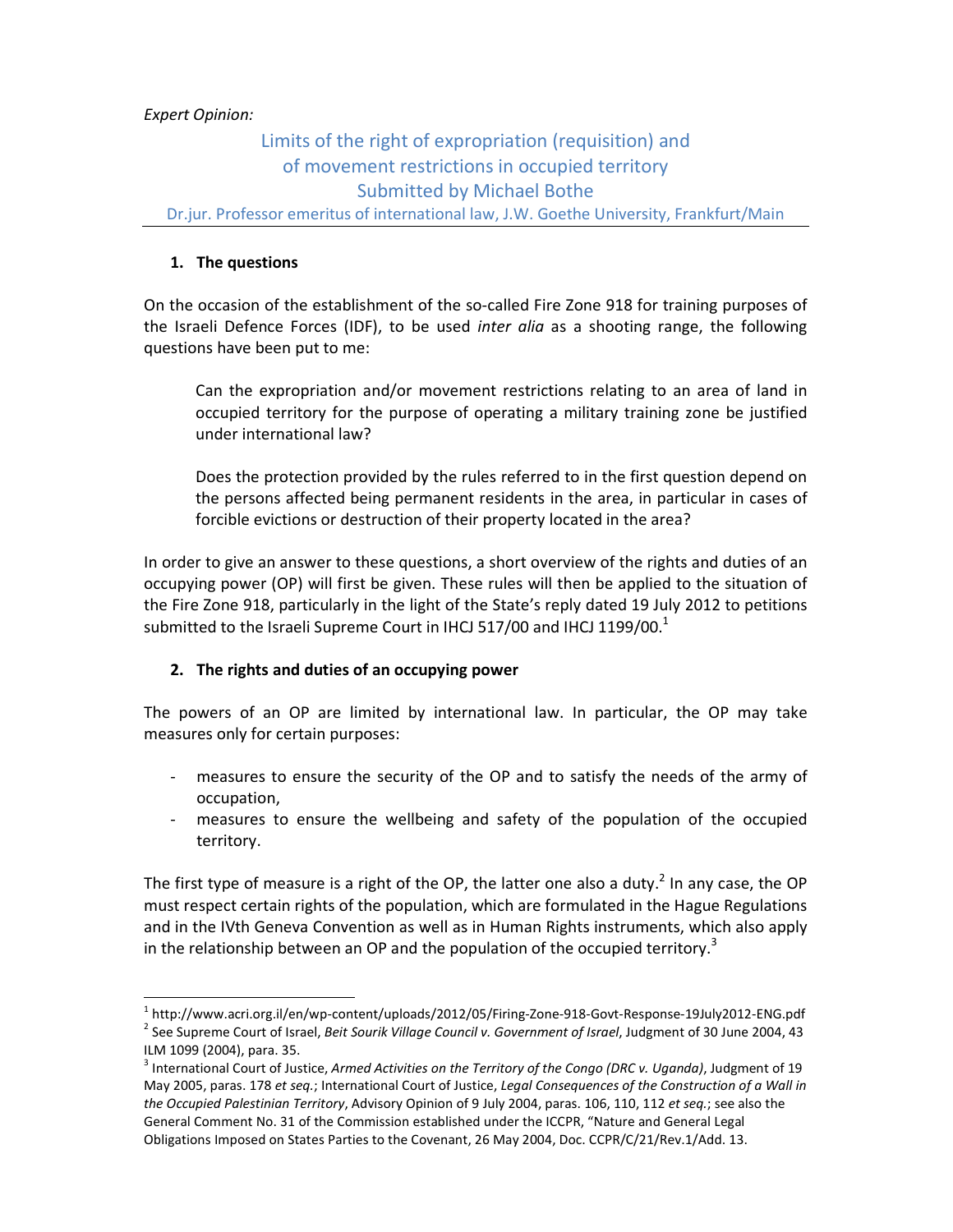The essential source of these rights and duties is customary international law. It is generally recognized that the relevant provisions of the Hague Regulations indeed constitute customary international law.<sup>4</sup> The same holds true for the IVth Geneva Convention. At least the basic content of the relevant humanitarian rules of the IVth Geneva Convention are generally recognized as forming part of customary international law. This has also been confirmed by the Supreme Court of Israel. $5$  The latter rules include certain provisions contained in Part III, Section III on "Occupied Territories" (in particular Articles 55-58), but also of Section I of that Part (in particular Art. 27).<sup>6</sup>

The essential duties of an OP are aptly summarized by the International Court of Justice in the case DRC v. Uganda: $<sup>7</sup>$ </sup>

 (The Occupying Power is) under an obligation, according to Article 43 of the Hague Regulations of 1907, to take all measures in its power to restore, and ensure, as far as possible, public order and safety in the occupied area, while respecting, unless absolutely prevented, the laws in force in the (occupied country). This obligation comprise(s) the duty to secure respect for the applicable rules of international human rights law and international humanitarian law, to protect the inhabitants of the occupied territory against acts of violence, and not to tolerate such violence by any third party.

This statement is briefly reiterated in the Wall case.<sup>8</sup>

On the other hand, the Court recognizes that the OP has the right to take measures to ensure its security, or more generally to take measures which are dictated by military exigencies. To determine the permissible scope of these measures, the Court analyses the relevant clauses of the said treaty provisions concerning the law of occupation, in particular articles 49 and 53 GC IV. This leads to a narrow definition of measures taken for reasons of military exigencies. As to human rights guarantees applicable in occupied territory, the Court states that permissible restrictions of those rights are defined by the limitation and derogation clauses of human rights treaties. $^{9}$ 

The Hague Regulations contain two provisions concerning the protection of private property. Private property must be respected and it cannot be confiscated (Art. 46). Taking of property (requisitions in the terminology of the Hague Regulations) is possible under certain conditions (Art 52):

- They must be "for the needs of the army of occupation";
- They shall be in proportion to the resources of the country;
- They may not be equivalent to a support of the military effort of the OP;
- They must be (adequately) compensated as soon as possible.

<sup>4</sup> International Court of Justice, *Legal Consequences of the Construction of a Wall in the Occupied Palestinian Territory*, above note 3, para. 89.

<sup>5</sup> *Beit Sourik*, above note 2, para. 23.

<sup>6</sup> *Beit Sourik*, above note 2, para. 35.

<sup>7</sup> International Court of Justice, *Armed Activities on the Territory of the Congo (DRC v. Uganda)*, above note 3 para. 178.

 $^8$  Advisory Opinion, above note 4, para. 124.

<sup>&</sup>lt;sup>9</sup> Loc.cit. paras. 135 et seq.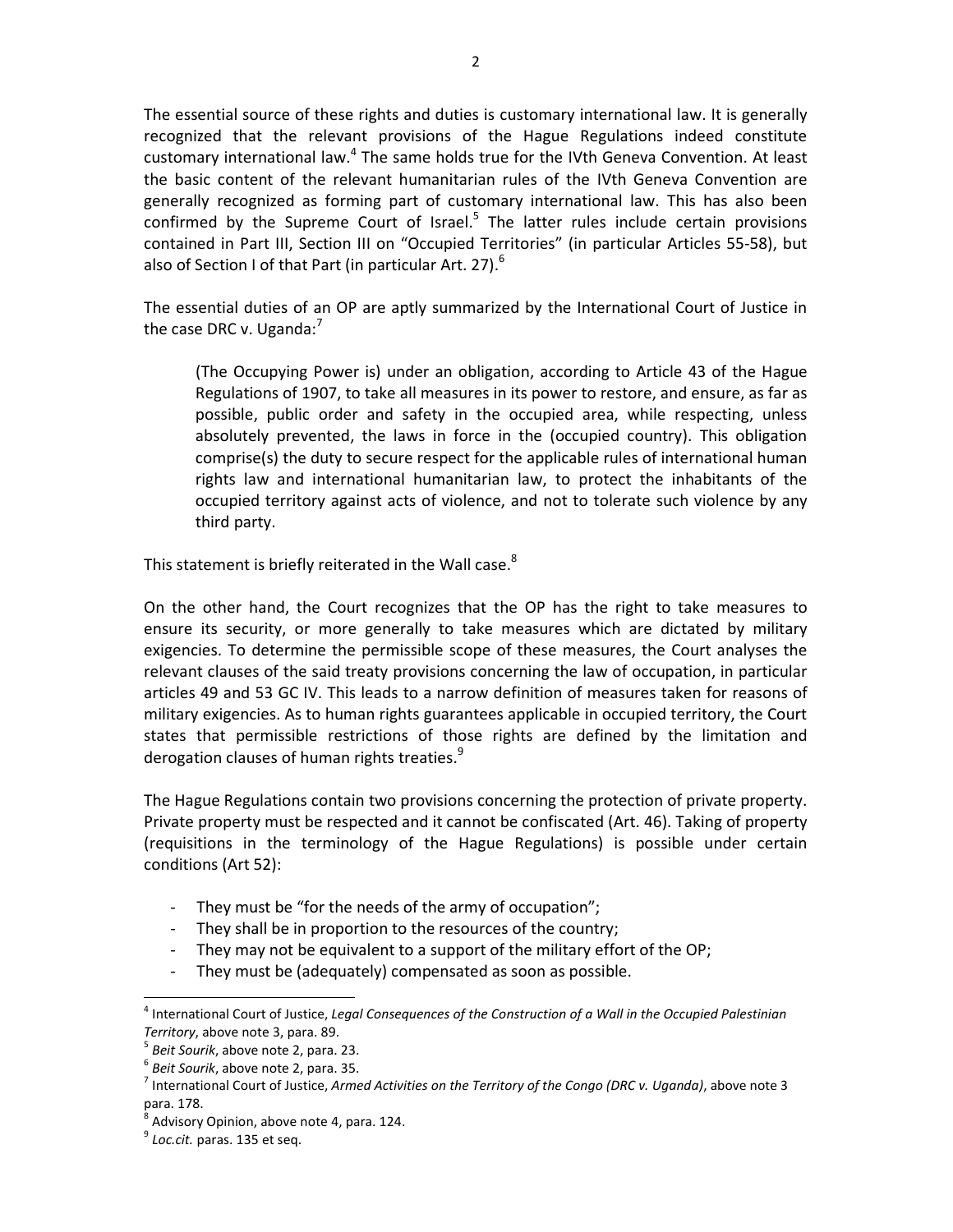The obligation to respect private property in the occupied territory which flows from the Hague Regulations has been expressly recognized by the Supreme Court of Israel.<sup>10</sup> To requisition private property is permissible only if and to the extent that it is "for the needs of the army of occupation". The sense of this provision is to allow an army of occupation to provide for its sustenance out of the resources of the occupied territory. Requisitions typically cover food and lodging. In the words of the UK Military Manual, the OP may requisition commodities and services "for its maintenance".<sup>11</sup> "Only the direct requirements of the army of occupation may be satisfied through them."<sup>12</sup>

As to destruction of property, a specific provision (*lex specialis*) is found in Art. 53 of the IVth Convention. Such destruction is prohibited except where it "is rendered absolutely necessary by military operations". This necessity clearly refers to combat situations. It is to be narrowly construed, which is indicated by the word "absolutely". As a minimum, the destruction needs to be proportional to the potential harm to the affected civilian and their property.<sup>13</sup> A violation of Art. 53 will be as a rule a grave breach according to Art. 147 of the IVth Convention.

Forcible removal of persons from their homes (whether or not relocating them somewhere else) constitutes a "forcible transfer" which is prohibited according to Art. 49 para. 1 of the IVth Convention and according to customary international law. The customary law prohibition applies both to deportations outside the borders of an occupied territory and to "transfers" within that territory. This has been convincingly stated by the ICTY,  $14$  the proof of the rule being a cumulative view of recent relevant treaty and other instruments.<sup>15</sup> "Forcible" is not to be interpreted restrictively. It is not limited to physical force. It also includes threat of force or coercion, or the use of a coercive environment. The prohibition does not only relate to permanent residents, it covers any person belonging to the population of the occupied territory and being present in the area in question. Exceptionally, evacuations are allowed, namely "if the security of the population or imperative military reasons so demand" (Art. 49 para. 2). That exception clearly refers to combat or similar situations. Therefore, forcible eviction allegedly for the enforcement of planning and construction laws do not fall under this exception and are therefore forbidden, whether or not the persons affected enjoy the status of "permanent residents". As in the case of Art. 53, a violation of Art. 49 will as a rule constitute a grave breach according to Art. 147.

Art. 27 guarantees in a very general way personal rights. Freedom of movement is not mentioned as an absolute right, but it is to a certain extent implied in the rights mentioned in Art.  $27<sup>16</sup>$  In particular, the use of coercive measures to enforce relocation may constitute

<sup>10</sup> *Beit Sourik*, above note 2, para. 35.

<sup>&</sup>lt;sup>11</sup> UK Ministry of Defence, *The Manual of the Law of Armed Conflict*, Rule 11.83.

<sup>12</sup> E. Castrén, *The Present Law of War and Neutrality*, Helsinki 1954, p. 238.

<sup>13</sup> J. Pictet (ed.), *The Geneva Conventions of 12 August 1949. Commentary* (Geneva: ICRC), vol IV (1956), Commentary to Art. 53, sec. 3.

<sup>14</sup> ICTY, *Prosecutor v. Radovan Krstic*, Case IT-98-33-T, Judgment of the Trial Chamber dated 2 August 2004, paras. 519 *et seq*. The holdings on the question of transfers were not challenged in the appeal.

 $15$  Art. 85 (4)(a) AP I, Art. 17 AP II, Art. 2(g) Statute of the ICTY, Art. 7(1)(d) and 8(2)(b)(viii) ICC Statute, Art. 18(g) ILC Draft Code of Crimes against the Peace and Security of Mankind (1996). In particular the provisions of the ICC Statute must be regarded as a proof of customary law, see M. Bothe, "War Crimes", in A. Cassese/A. Gaeta/J.R.W.D. Jones (eds.), *The Rome Statute of the International Criminal Court: A Commentary*, Oxford 2002, vol. I, at 396.

<sup>16</sup> See Pictet (ed.), *op.cit.* note 13, Commentary to Art. 27.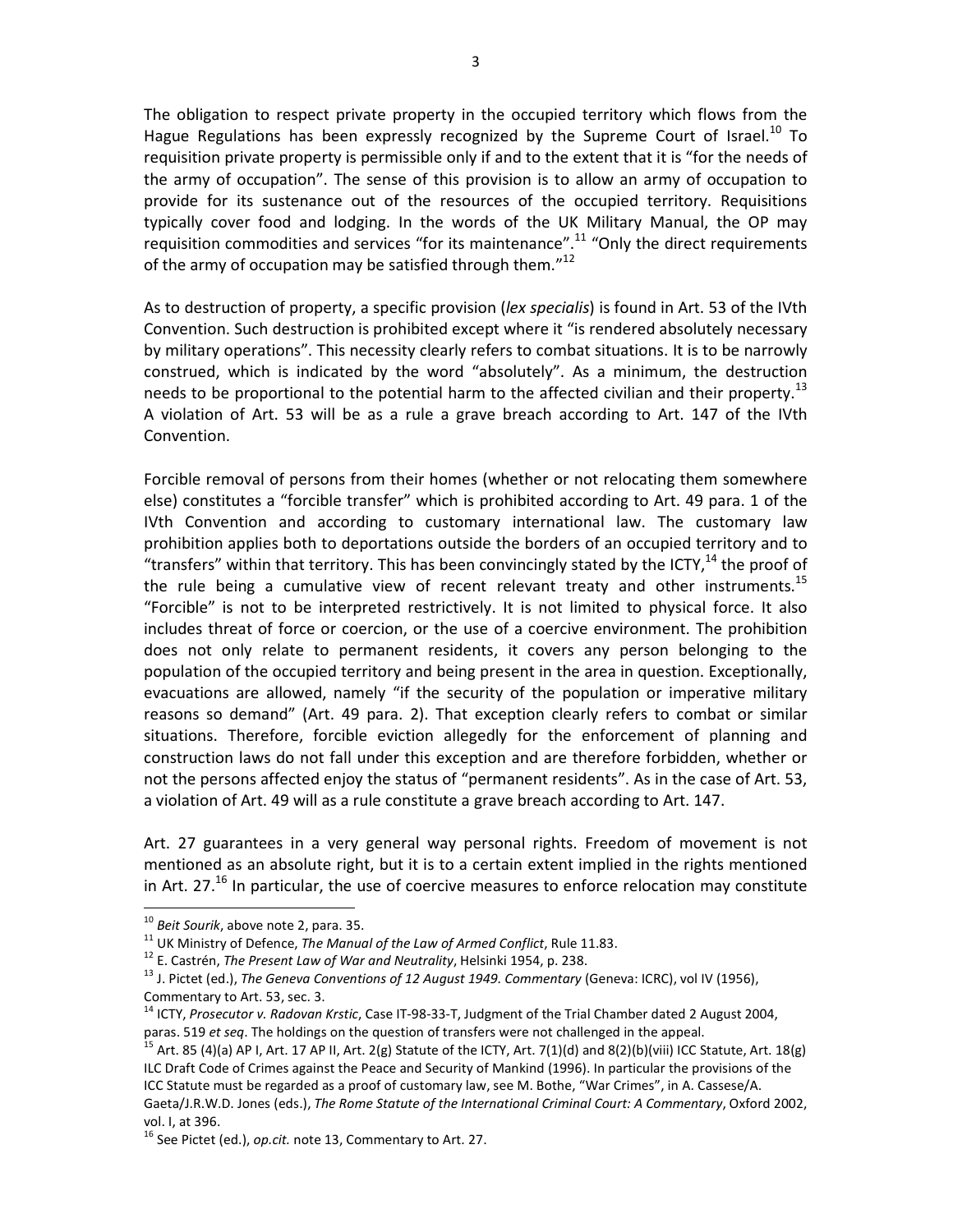the threat of an act of violence against which protected persons must be protected according to Art. 27 para. 1,  $2^{nd}$  sentence. In respect to the freedom of movement, the explicit guarantee lacking in the IVth Convention is granted by Art. 12 of the International Covenant on Civil and Political Rights (ICCPR), $^{17}$  which thus fills a lacuna which may be found in the Geneva Convention.

On the other hand, Art. 27 of the IVth Convention allows certain restrictions to be imposed upon protected persons, which includes the population of an occupied territory:

"… the Parties to the conflict may take such measure of control and security in regard to protected persons as may be necessary as a result of the war."

This provision must not be misunderstood as a kind of catch all justification of measures taken for alleged security reasons. First, it is a general rule over which special rules take precedence. Where the Convention itself regulates the exceptions to the rights it guarantees, these specific definitions and limitations of exceptions cannot be set aside by Art. 27. Furthermore, the term "necessary as a result of the war" is not unlimited, but is restricted to the security reasons of a particular situation in war. As the (American) Military Tribunal in Nuremberg stated: $18$ 

"General security needs of the occupying army that are not directly related to the current armed conflict and to threats arising from occupied territory cannot be used to justify restrictions on civilians in occupied territory. The balance between military necessity and humanity needs to be done within the local context, where the local civilian population resides."

The rights of the OP and those of the population of the occupied territory have indeed to be seen as a balanced special regime within the law of armed conflict. Neither right is absolute. The rights of the OP cannot be determined without taking the rights of the population duly into account. The yardstick of this balancing process is the principle of proportionality, well recognized by the Supreme Court of Israel.<sup>19</sup> As shown by the Nuremberg Tribunal, that proportionality argument must not be misunderstood as opening the door wide open to limitless security arguments.

The rights of personal protection are granted to any victim which is affected, in particular to any person prevented from using his or her property or from using his or her freedom of movement. That definition of an entitlement under international law may not be reduced by legislative acts of the OP, such as reserving these rights for permanent residents only. Similar restrictions are irrelevant under international law. International law takes precedence over legislative enactments of the OP.

 $17$  See below.

<sup>18</sup> *United States v. List (Hostage Case)*, Case no. 7, 19 Feb. 1948, 11 *Trials of war Criminals before the Nuremberg Military Tribunals under Control Council Law No. 10*, at 1253.

<sup>19</sup> *Beit Shourik*, above note 2, paragraphs 36 *et seq.*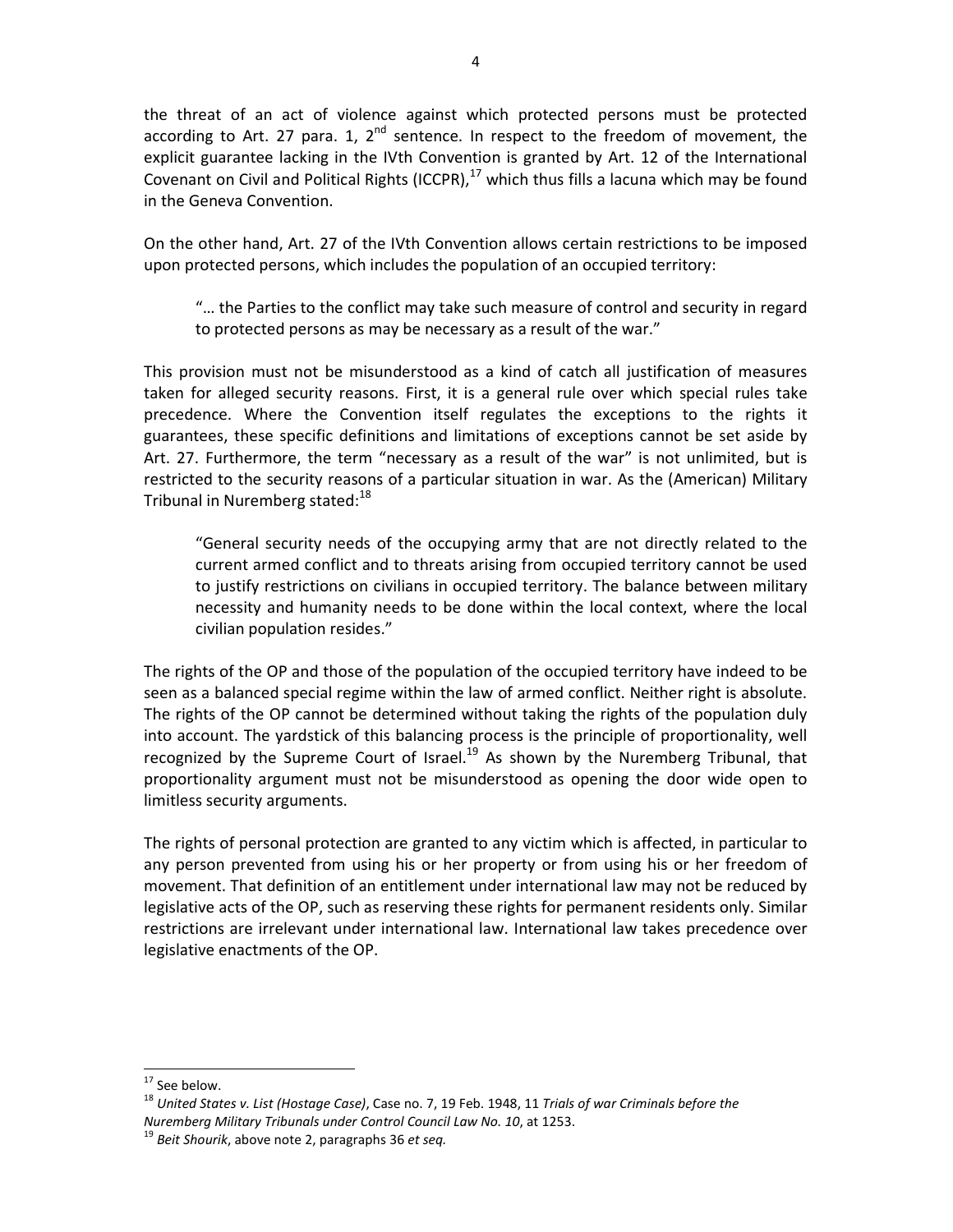### **3. Application to the present case**

For the purposes of the concrete questions which are the object of this expert opinion, these considerations mean the following:

As it appears from the documentation placed at my disposal, the use of the area in question as a fire zone, including a shooting range for IDF training purposes entails the need that no civilian are present therein. Thus, protected persons, residents of the eight villages in the area, who are present therein, are prevented from using their homes situated in the area and from engaging in their habitual agricultural activities therein (farming and husbandry of sheep and goats). They will be forced to leave and denied access to the area, except for very short periods which do not allow a meaningful use of the land and the homes. The beneficial uses which these persons have enjoyed before since many decades constitute private property in the sense of the Hague Regulations. Thus, denying that use to these persons means a taking of property, a requisition in the sense of the Hague Regulations.

It must be noted that these measures also have an impact on the use of properties outside the area where there will be live firing. The use of property in the entire area, comprising 12 villages, is restricted. These restrictions may well be considered as equivalent to a taking of property.

The OP justifies its measure by the need for training of its armed forces. But the training needs of the armed forces of a State which also happens to be an OP have no connection with the specific needs of an army of occupation. General training needs are not, as such, a "direct requirement" of the army of occupation. This becomes clear from the Statement of the State Attorney in the present case. She justifies the "need" for increased training by the lessons learned from the Lebanon conflict in 2006.<sup>20</sup> This perceived general need bears no direct relation with the occupation. The reference to the special topography of the said area, which allows specific training methods, is not able to justify a different view. The added value of the topography of the occupied territory for training purposes is not a lawful consideration for restricting property rights as the military needs in question are of a general nature. The same holds true for the alleged usefulness of being able to train the soldiers in the use of specific weapons. There may be specific training needs for measures to be taken locally in the occupied territory, but no such needs result from the arguments put forward in the State Reply. Thus, the measures taken are unlawful because they are for a purpose not permitted under the Hague Regulations.

Furthermore, the extensive harm caused to the inhabitants of all the twelve villages is out of proportion to the advantage in terms of training conditions. That harm does not only consist of the current loss of the homes and agricultural land. It is the future use of the whole area for the purpose of securing the very existence of the protected population which is in jeopardy. On the other hand, it is stated in the State Reply that at present, as long as there are civilians in the planned Firing Zone, no training involving shooting can take place therein. Thus, alternative solutions for training had to be found and indeed have been found. These solutions have met some military requirements, though not all. For the application of the proportionality principle, it is important that respect of the rights of the affected persons does not mean that the military needs are completely disregarded. There is thus a fair

<sup>&</sup>lt;sup>20</sup> Section 12 of the State Reply.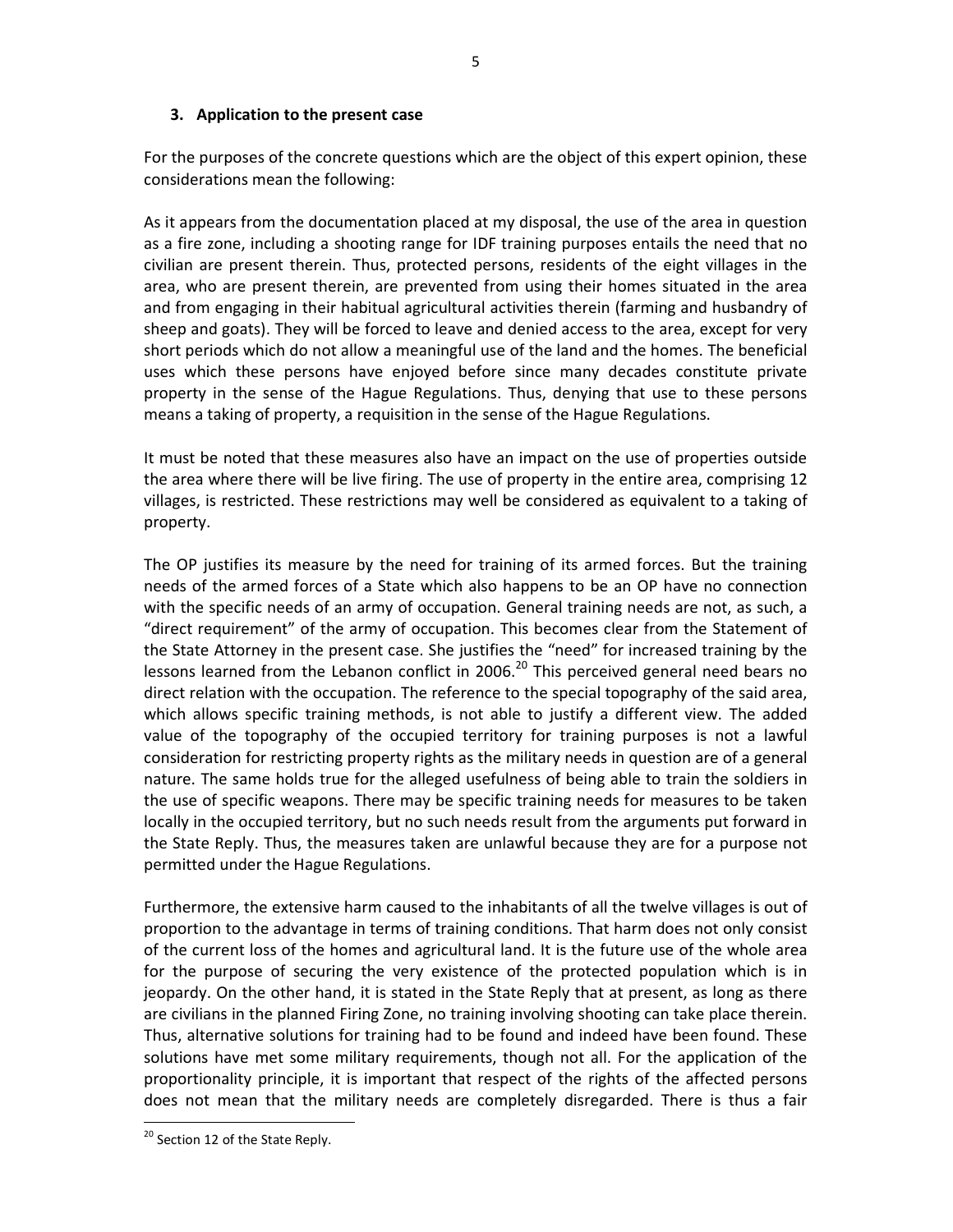balance of interests, which is the essence of proportionality. The measures are thus unlawful as being disproportionate.

As to the prohibition of destruction of property (Art. 53 of the IVth Convention), this can be justified only "where such destruction is rendered absolutely necessary by military operations". Military training is not a "military operation" in this sense, nor is it, as already explained, "absolutely necessary" to conduct the training at this particular location. The destruction is therefore unlawful.

As to the prohibition of forcible transfers (Art. 49 of the IVth Convention), the only exception permitted by that rule is an evacuation if "the security of the population or imperative military reasons so demand" (Art. 49 para.2). It clearly results from the last phrase of the paragraph that only the risks involved in, and the conditions imposed by hostilities justify of even require an evacuation. After these hostilities have ceased, the persons evacuated have to be brought back to the location where they came from. Thus, the permanent training needs of an army of occupation cannot justify forced transfers. These transfers are therefore unlawful.

The measures in question can, for a number of reasons, also not be justified under the general exception clause of Art. 27 of the IVth Convention. As this is a general clause, it could only be applied where there are no applicable special exception clauses, which however is the case here. Second, the exception is limited to measures "necessary as a result of the war". Training is not necessary in this sense. Under the standards developed by the Nuremberg Tribunal, $^{21}$  training would not qualify as a justification of measures restricting the rights of protected persons. Third, a measure is also unlawful under Art. 27 para. 4 if it is disproportionate.

The case under review must be distinguished from those cases where the Supreme Court has upheld evictions of Palestinians from their land or homes for security reasons. In those cases, the measures taken were justified by the OP as being protective in nature.<sup>22</sup> It was claimed that they were necessary as a means of defense against terrorist activities. This justification, whatever its merits, is not comparable to the training needs put forward in the present case. Thus, the jurisprudence of the Supreme Court of Israel on the justification of evictions or demolitions for security reasons cannot serve as a basis for the measure taken to facilitate the operation of an IDF shooting range.

Furthermore, the measures under review violate a number of fundamental rights of the affected inhabitants. They violate the guarantee of private property (Art. 46 Hague Regulations). They violate humanitarian guarantees contained in the IVth Geneva Convention (Art. 27). As to Human Rights treaties, they violate the freedom of movement (Art. 12 ICCPR) and the right to an adequate standard of living (Art. 11 of ICESCR).

 $21$  See above text accompanying note 18.

<sup>22</sup> See, *inter alia*, *Ayub* et al. *v. Minister of Defence* et al., H.C. 606/78; *Matawa* et al. *v. Minister of Defence* et al., H.C. 610/78, reproduced in M. Sassòli/A.A. Bouvier/A. Quintin (eds), *How Does Law Protect in War?*, 3<sup>rd</sup> ed. Geneva 2011, vol. II, pp. 1076 *et seq.*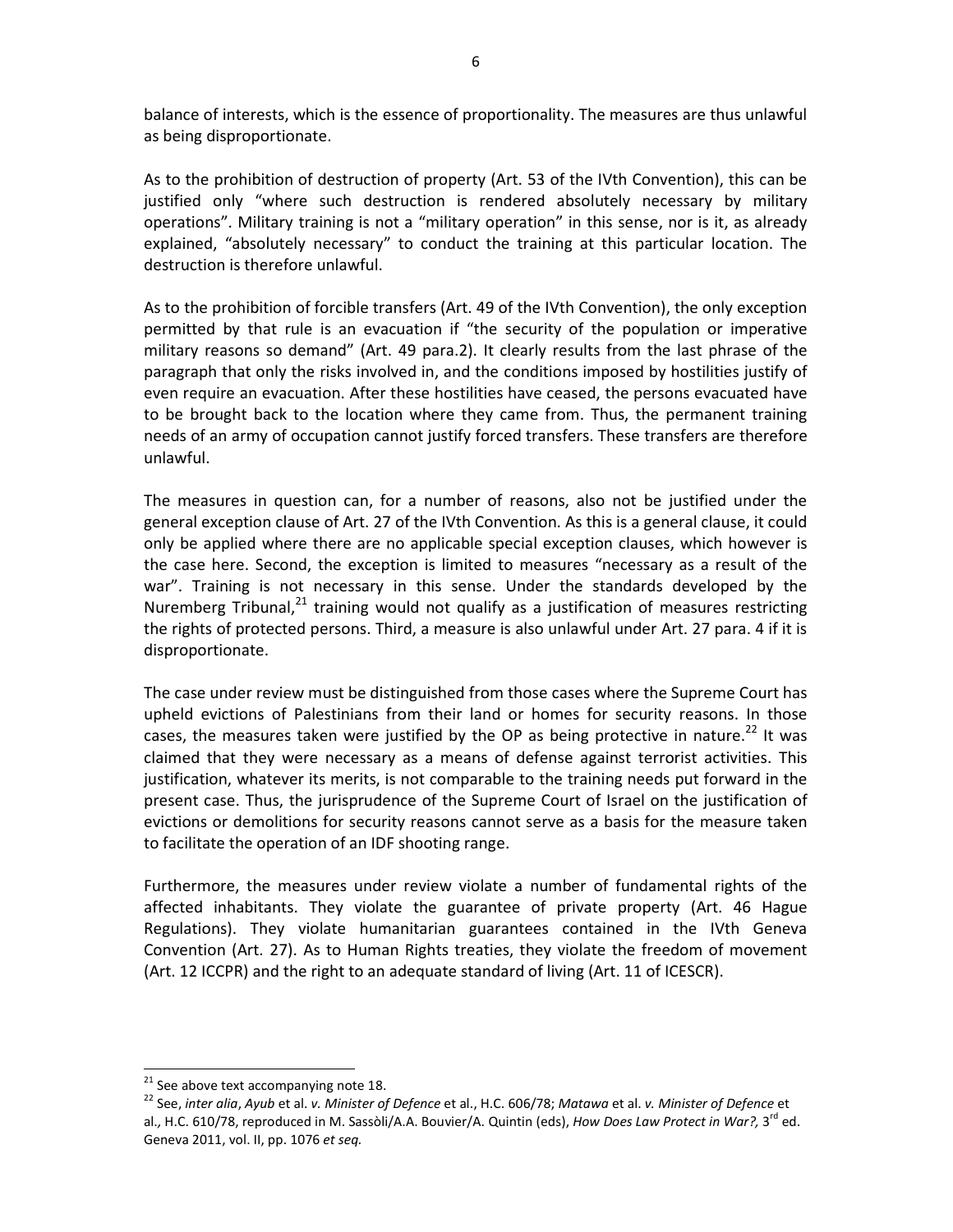The violation of the guarantee of private property cannot be justified under the Hague Regulations as it violates the specific provision dealing with a limitation of the right of private property.

Art. 27 of the IVth Convention provides, *inter alia*:

Protected persons are entitled, in all circumstances, to respect for their persons … and their manners and customs…

The evictions and denial of access to land prevent the persons affected from pursuing gainful activities in the way they have done for centuries. This forms part of their "manners and customs". Art. 27 is, thus, violated at least in this respect.

Respect for human rights enshrined in a treaty is, as stated by the ICJ, $^{23}$  part of "public order and safety" which the OP is obligated to ensure (Art. 43 Hague Regulations). The guarantee of the freedom of movement (Art. 12 ICCPR) has a limitation clause (para. 3). Measures restricting the freedom of movement are permissible if they are, *inter alia*, necessary in a democratic society "to protect national security, public order" etc. But in the context of an occupation, the purposes allowing a restriction pursuant to Art. 12 para. 3 ICCPR) are themselves restricted by the Hague Regulations. Thus, a purpose which is in violation of the Hague Regulations and the Geneva Conventions cannot be a lawful purpose justifying a restriction under art. 12 para. 3 ICCPR. Art. 12 is violated.

Like other rights guaranteed by the International Covenant on Economic, Social and Cultural Rights (ICESCR), Art. 11 constitutes a promotional obligation. States do not guarantee a specific standard of living, but must take measures to promote that standard. But that obligation implies also a prohibition, namely a prohibition of measures preventing the beneficiary of that right to pursue activities for ensuring his or her livelihood. Therefore, Art. 11 ICESCR is violated.

A similar line of argument applies to the duties of the OP to provide for the wellbeing of the population which are implied the IVth Convention (Articles 55 and 56). Preventing inhabitants of an occupied territory to engage in activities for the purpose of producing their food is a violation of Art. 55 of the IVth Convention.

Even if it could be shown that there are specific training needs for measures to be taken under local conditions (*quod non*), the restrictions to be imposed for the purpose of operating the Fire Zone 918 would still be unlawful as they would be disproportionate. They would result in extensive destructions, especially due to the use of live fire without military necessity. They deny a most fundamental right, deeply embedded in the concept of human dignity, namely the right to engage in a meaningful pursuit of one's livelihood. Such a deep cut into the basics of a human existence could be proportionate only in situations of extreme necessity. Such justifying reasons are simply absent in the case under review.

<sup>&</sup>lt;sup>23</sup> See above quote accompanying note 7.